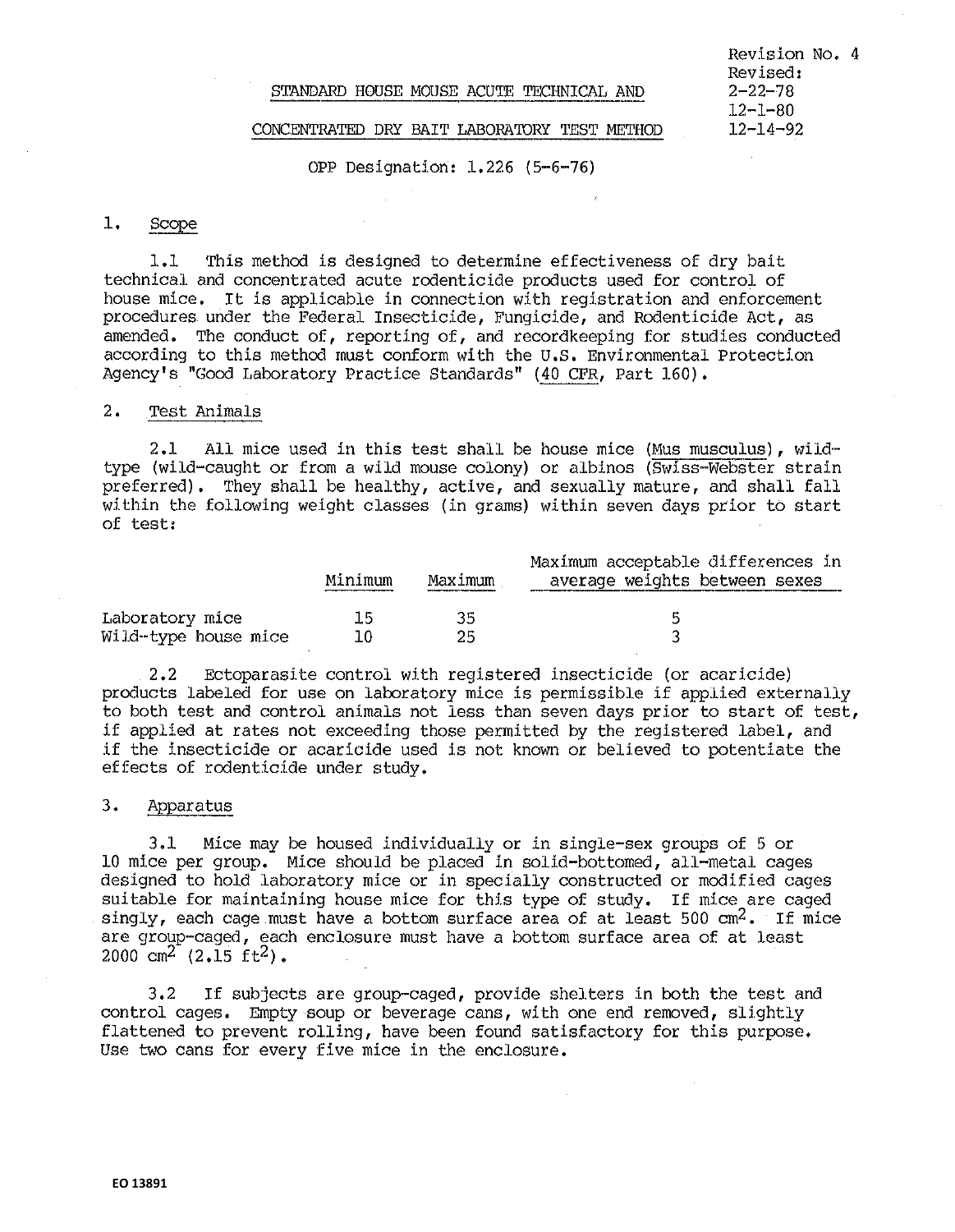3,3 Metal or ceramic feeders, designed so that test mice may not nestle or wallow in diet, should be used.

### 4. Pretest Holding Conditions

4,1 All mice used in this test method must be held, sexes separate, for observation in the laboratory for a period of at least one and not more than four weeks prior to testing. During the last seven days of this period, mice shall be under laboratory conditions (i.e., temperature, humidity, lighting, etc,) comparable to those of the animal testing room if not actually in the testing room. The test animals must not be fasted prior to testing, Water and a commercial rat and mouse diet must be available to them at all times. Do not use the standard OPP rat and mouse challenge diet for pretest feeding,

#### 5. Holding and Test Conditions

5.1 Temperature 20 to 25° c. Strong air currents from heaters or air conditioners shall not blow directly onto test animals.

Relative humidity 50 to 55%.

Light 12 h artificial light per day, not to exceed 2153 lx (200 ft candles) at cage location. Total reversing of the natural photoperiods of the test animals by timed lighting is not recommended,

5,2 The standard OPP rat and mouse challenge diet shall be composed of:

| Cornmeal (whole yellow ground corn)                     | 65% by weight |
|---------------------------------------------------------|---------------|
| Rolled oat groats (ground)                              | 25% by weight |
| Sugar (10X powdered or confectioners,<br>$95% + purity$ | 5% by weight  |

 $Corn$  oil (95% + purity)  $5\$  by weight

Mix dry ingredients together, add oil, and thoroughly mix. Be certain that the mixing utensils are clean of contamination before preparing diet.

5,2,1 The whole (not degerminated) yellow ground corn shall be from the most recently available crop and be reasonably freshly ground, Seventy-five percent (+ 5%) of the cornmeal shall pass through a No, 10 screen (10 meshes to the inch) and 50% (+ 10%) shall be retained by a No. 20 screen (20 meshes to the inch). The remainder may be either larger or smaller than the screens mentioned.

5.2,2 The oats shall be steam rolled oat groats (oat seed with the hulls removed) coarsely ground after the rolling process. Seventy-five percent (+ 5%) of the ground oats shall pass through a No. 5 screen (5 meshes to the inch) and 50% (+ 10%) shall be retained by a No, 20 screen (20 meshes to the inch). The remainder may be either larger or smaller than the screens mentioned.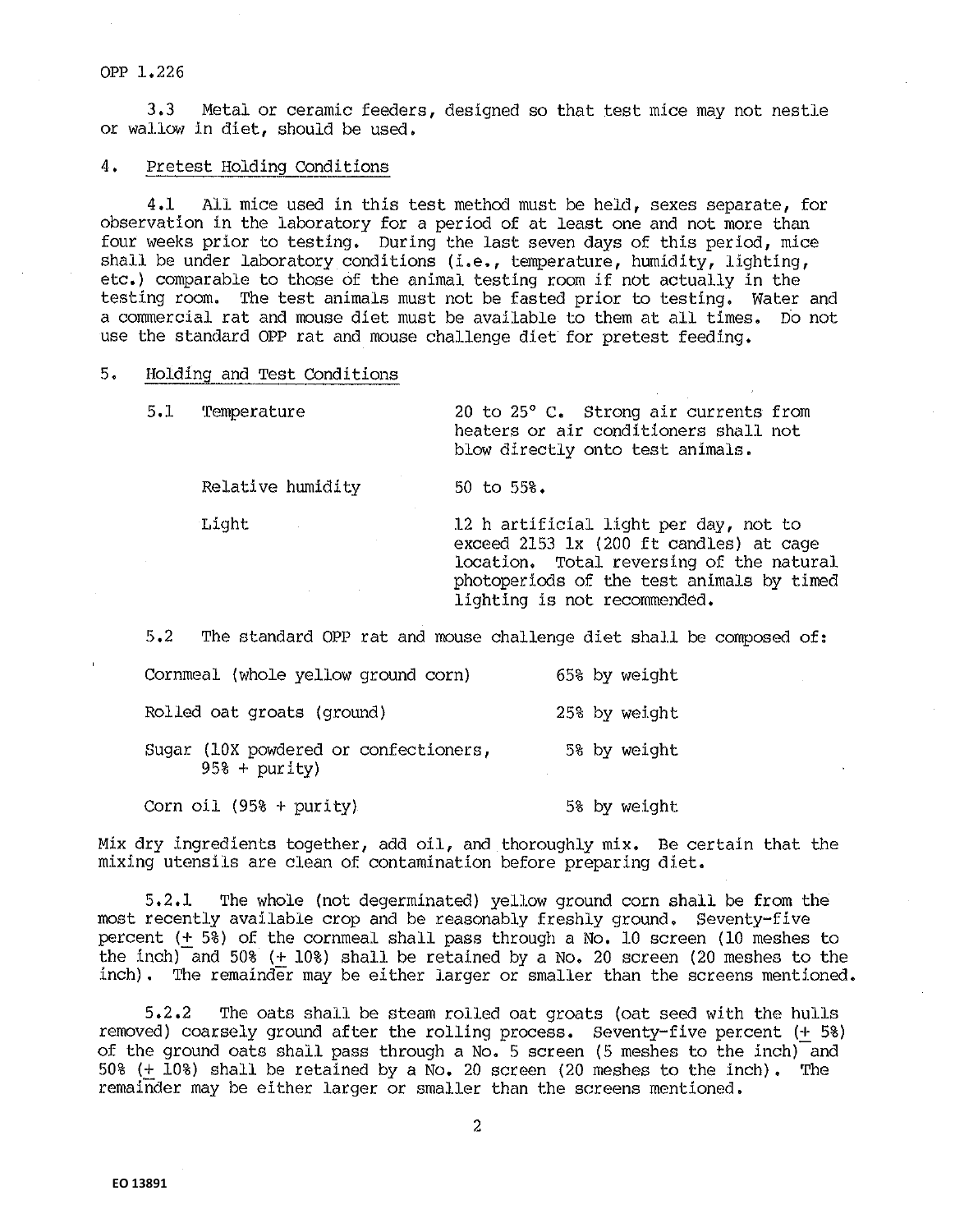5.2.3 The corn oil shall be of the type available as cooking oil, undiluted with other oils, and shall not be rancid.

5.2.4 The standard OPP rat and mouse challenge diet may be stored under refrigeration if it is to be used within three days of preparation. If it is to be held for longer periods, the diet shall be packaged in plastic containers  $[2.2$  to  $4.5$  kg  $(5$  to  $10$  lb) per container], tightly closed or sealed, and maintained at -18° C or below until it is to be used. Challenge diet shall be at room temperature when offered to test or control animals, Challenge diet shall not be prepared and stored for longer than six months.

5,3 Test baits made from a techniccll or a concentrate product should be formulated by combining the product with a mixture of ingredients suitable for comprising the "non-toxic" portion of baits used to control house mice. Baits meeting criteria in tests run according to this method should be prescribed on end-use product labels which bear bait mixing and application directions. The recipes provided in  $5.3.1.$ ,  $5.3.2.$ ,  $5.3.3.$  and  $5.3.4.$  may be used in preparing baits for tests run according to this method. Add technicals or concentrates at ratios appropriate for mixing baits used to control house mice. Active .ingredient concentrations In test baits should correspond to those used for registered ready-to-use house mouse baits containing the same active ingredient.

5.3.1

| White millet                                                                                                       | 25% by weight      |
|--------------------------------------------------------------------------------------------------------------------|--------------------|
| Rolled oat groats                                                                                                  | 40% by weight      |
| Cornmeal (whole yellow ground corn)                                                                                | 20% by weight      |
| Anticoaqulant concentrate                                                                                          | 5% by weight       |
| Sugar (10X powdered or confectioners,<br>$95% + purity)$                                                           | 5% by weight       |
| Corn oil                                                                                                           | 5% by weight       |
| Technical or concentrate (reduce amount<br>of oats used to adjust for weight of<br>technical or concentrate added) | According to label |

# 5.3.2

| Rolled oat groats                                        | 50% by weight |
|----------------------------------------------------------|---------------|
| Gram cracker meal                                        | 25% by weight |
| Sugar (10X powdered or confectioners,<br>$95% + purity)$ | 10% by weight |
| Cornmeal (whole yellow ground corn)                      | 10% by weight |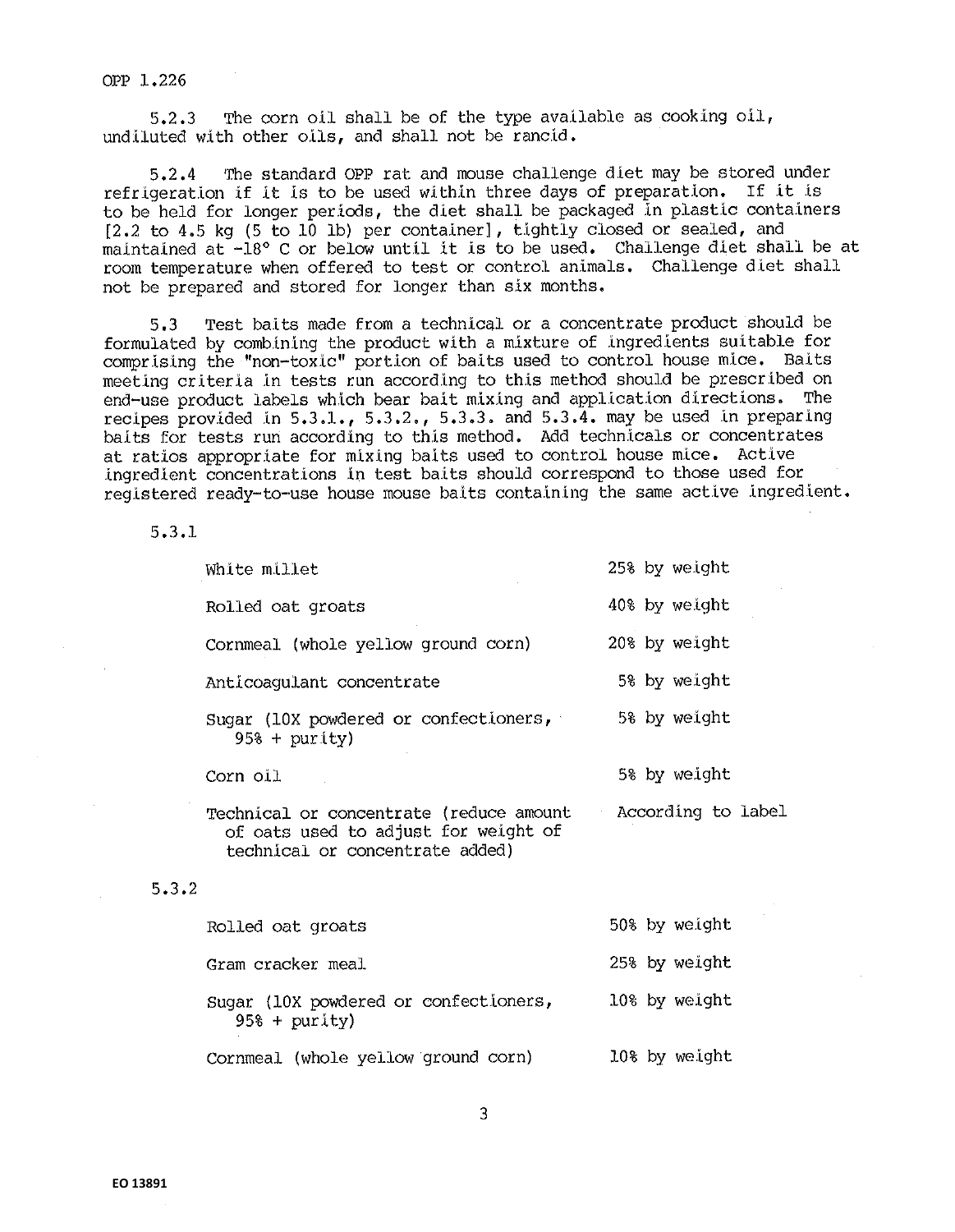|       | Corn Oil                                                                                                             | 5% by weight       |
|-------|----------------------------------------------------------------------------------------------------------------------|--------------------|
|       | Technical or concentrate (reduce amount<br>of oats used to adjust for weight of<br>technical or concentrate added)   | According to label |
| 5.3.3 |                                                                                                                      |                    |
|       | White millet                                                                                                         | 35% by weight      |
|       | Wheat flour                                                                                                          | 25% by weight      |
|       | Lecithin-mineral oil (50:50 mixture)                                                                                 | 5% by weight       |
|       | Rolled oat groats                                                                                                    | 25% by weight      |
|       | Sugar (10X powdered or confectioners,<br>$95\% + purity$                                                             | 10% by weight      |
|       | Technical or concentrate (reduce amount<br>of millet used to adjust for weight<br>of technical or concentrate added) | According to label |
| 5.3.4 |                                                                                                                      |                    |
|       | White millet                                                                                                         | 40% by weight      |
|       | Corn oil                                                                                                             | 5% by weight       |
|       | Corn meal (whole yellow ground corn)                                                                                 | 44% by weight      |
|       | Brewers yeast flakes (human food quality)                                                                            | 1% by weight       |
|       | Sugar (10X powdered or confectioners)                                                                                | 7.5% by weight     |
|       | Powdered milk (human food quality)                                                                                   | 2.5% by weight     |
|       | Technical or concentrate (reduce amount<br>of millet used to adjust for weight                                       | According to label |

of technical or concentrate added)

5,3 .5. Combine dry ingredients together, add oil and thoroughly mix. Be certain the mixing utensils are clean of contamination before preparing diet. The corn, oats and corn oil shall comply to the specifications given,in subsections 5.2.1, 5.2.2, and 5.2.3 for the OPP rat and mouse challenge diet. The white millet and gram cracker meal shall pass the same size specifications as for oats in 5,2.2 above.

## 6. Procedure

6.1 A test group consists of a minimum of 20 mice (10 males, 10 females), individually-caged or group-caged in single-sex subgroups of 5 or 10 animals

. 4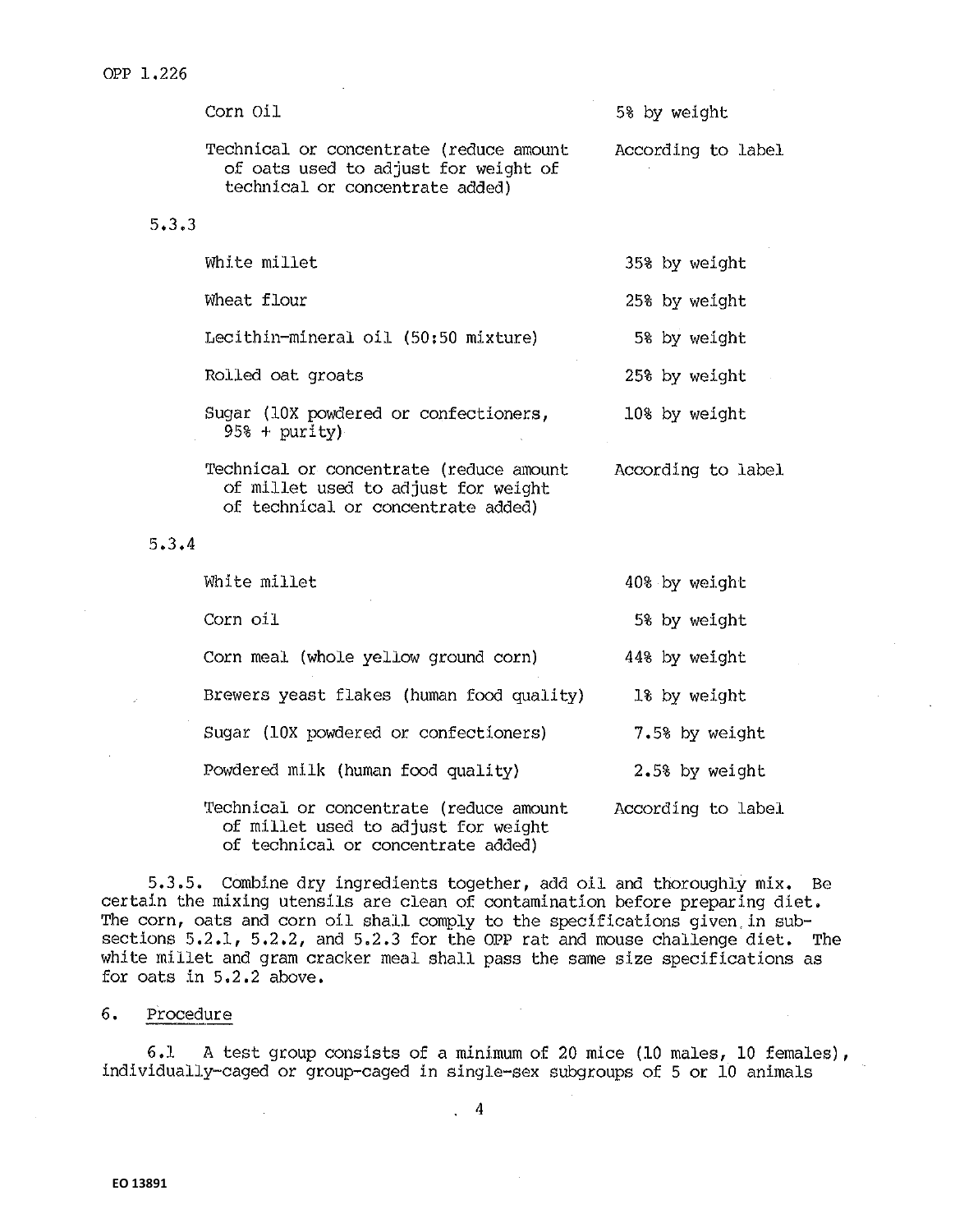each. For each test or series of tests conducted at the same time, include one untreated control group of 20 mice (10 males, 10 females) caged in the same manner as the group(s) to be exposed to toxic bait. Acclimate all animals to test conditions for three days prior to exposure to toxicant, immediately following pretest holding period (4.1).

6 .2 Water must be available to each animal at all times. Glass water bottles equipped with ball-type watering tubes are recommended. Gravity fed automatic or open-cup type waterers are not recommended.

6.3 The rodenticide-treated food and the standard OPP rat and mouse challenge diet must be offered to test mice in separate containers  $(3.2)$ . If mice are caged individually, one container of each food must be used. Containers must be identical in type and size and must be placed on opposite sides of the front of the cage, equidistant from the sides of the cage, and equidistant from the rodent's point of access to water. If mice are group-caged, at least one container must be used per diet for every five animals in the cage. If one container is used per diet, the containers must be equidistant from the enclosure walls and the water source(s). If two or more containers are used per diet, containers shall be presented in pairs (one of test bait and one of challenge diet). Container pairs shall be deployed such that proximity to walls, shelter, or water sources dictates no clear advantage to either container position. The food offered in each container should be equal and consistent throughout the test and must be at least 15 grams per container, per animal, per day. The control group is offered only the OPP rat and mouse challenge diet, which shall be presented in amounts and numbers of containers equivalent to those used for the test group. The gross weight of each container and its contained food are determined daily and returned to the starting weight by addition of the given food. If food becomes fouled by urine or feces, replace food in each container. Record each day the quantity of each food consumed during the preceding 24 h. Weighing accuracy must be at least to the nearest 0.5 gram for tests with groupcaged subjects. Individual caging may not be used unless consumption can be established to the nearest 0.1 gram. Spilled food shall be recovered and weighed to establish exact food consumption data. Where food spillage is damp it shall be dried to approximately its original moisture content before weighing.

6, 4 Reverse the posit.ion of the ba.lt and standard OPP rat and mouse challenge diet containers in the cage every 24 h to offset possible feeding posit.ion preference of the mice. The test mice must have a free choice between treated and untreated food.

6,5 Animals on test should not be subjected to undue or unnecessary stress from noise or human activities  $(i.e.,$  movement). Human activity within the animal test room shall be minimal.

7. Test Period

7.1 Maintain test period for 2 days, even if all mice exposed to toxic bait die in less than 2 days.

7.2 Remove dead mice daily, or more frequently as observed.

5